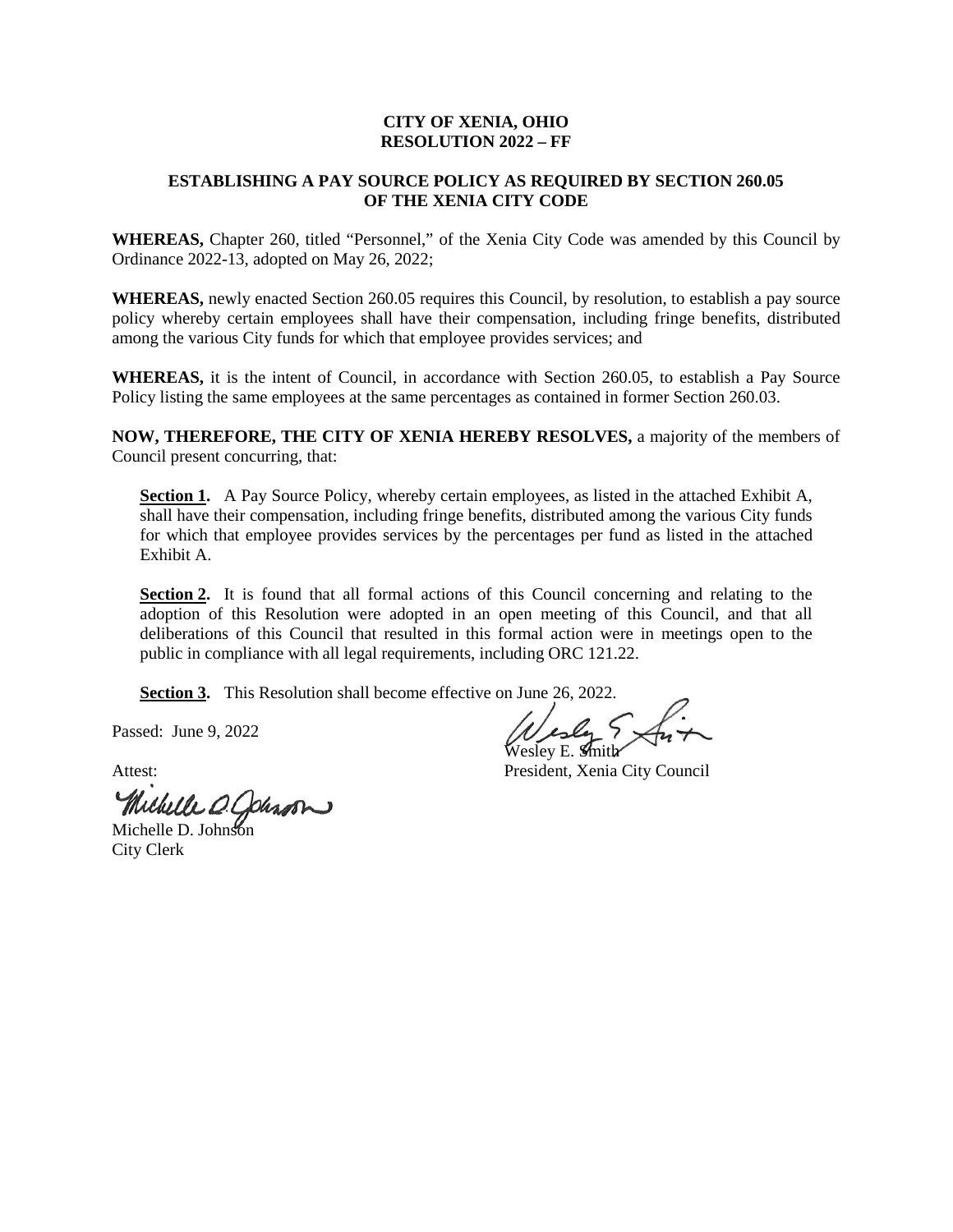| <b>Position Title</b>                                    | General | Municipal<br>Court | Street | State Rt.<br>Repair          | Police & Fire | Garage | Water | Sewer | Sanitation     | Parking | Storm | Housing |
|----------------------------------------------------------|---------|--------------------|--------|------------------------------|---------------|--------|-------|-------|----------------|---------|-------|---------|
| City Manager's Office                                    |         |                    |        |                              |               |        |       |       |                |         |       |         |
| City Manager                                             | 30      |                    | 17     |                              |               |        | 23    | 23    | 7              |         |       |         |
| Asst. City Manager                                       | 20      |                    | 20     |                              |               |        | 25    | 25    | 10             |         |       |         |
| Secretary to City Manager                                | 21      |                    | 19     |                              |               |        | 25    | 25    | 10             |         |       |         |
| Secretary                                                | 21      |                    | 19     |                              |               |        | 27    | 27    | 6              |         |       |         |
| Clerk Typist                                             | 21      |                    | 19     |                              |               |        | 27    | 27    | 6              |         |       |         |
| PR Coordinator                                           | 30      |                    | 20     |                              |               |        | 20    | 20    | 10             |         |       |         |
| Department of Human Resources                            |         |                    |        |                              |               |        |       |       |                |         |       |         |
| Human Resources Director                                 | 21      |                    | 17     |                              |               |        | 31    | 30    | 1              |         |       |         |
| Department of Development                                |         |                    |        |                              |               |        |       |       |                |         |       |         |
| Development Director                                     | 80      |                    |        |                              |               |        | 10    | 10    |                |         |       |         |
| <b>Community Development</b><br>Coordinator              | 80      |                    |        |                              |               |        | 10    | 10    |                |         |       |         |
| Department of Planning and Zoning                        |         |                    |        |                              |               |        |       |       |                |         |       |         |
| <b>City Planner</b>                                      | 54      |                    |        |                              |               |        | 22    | 22    | $\overline{2}$ |         |       |         |
| Code Enforcement<br>Officer                              | 50      |                    |        |                              |               |        |       |       | 50             |         |       |         |
| Department of Public Safety                              |         |                    |        |                              |               |        |       |       |                |         |       |         |
| Deputy Fire Chief                                        | 70      |                    |        |                              |               |        | 15    | 15    |                |         |       |         |
| Police Service Aide (Parking)                            |         |                    |        |                              | 50            |        |       |       |                | 50      |       |         |
|                                                          |         |                    |        | Department of Public Service |               |        |       |       |                |         |       |         |
| Public Service Director/                                 | 10      |                    | 20     |                              |               |        | 25    | 25    | 10             |         | 10    |         |
| Engineer<br>Asst. City Engineer                          | 10      |                    | 10     |                              |               |        | 30    | 30    | 10             |         | 10    |         |
| <b>Engineering Project</b><br>Manager                    | 25      |                    | 25     |                              |               |        | 25    | 25    |                |         |       |         |
| <b>GIS Analysist</b>                                     | 10      |                    | 10     |                              |               |        | 35    | 35    |                |         | 10    |         |
| Management Analyst                                       | 15      |                    | 20     |                              |               |        | 30    | 25    | 10             |         |       |         |
| PS Maintenance Supervisor<br>- Utilities & Streets       |         |                    | 25     |                              |               |        | 30    | 30    |                |         | 15    |         |
| PS Maintenance Supervisor<br>- Facilities & Fleet        | 20      |                    | 20     | 5                            |               |        | 20    | 20    | 15             |         |       |         |
| Maintenance Foreman                                      |         |                    | 33.4   |                              |               |        | 33.3  | 33.3  |                |         |       |         |
| Electrician                                              |         |                    | 33.3   |                              |               |        | 33.3  | 33.4  |                |         |       |         |
| Equipment Operator I & II                                |         |                    | 33.3   |                              |               |        | 33.4  | 33.3  |                |         |       |         |
| Maintenance Worker                                       | 8       |                    | 18     | $\overline{c}$               |               |        | 28    | 28    | 8              |         | 8     |         |
| Laborer                                                  | 16      |                    | 17     | 12                           |               |        | 17    | 17    | 21             |         |       |         |
| Facility/Grounds Attendant<br>$JC - 18\%$<br>$CAB - 19%$ | 37      |                    | 5      |                              | 32            |        | 10    | 10    | 6              |         |       |         |